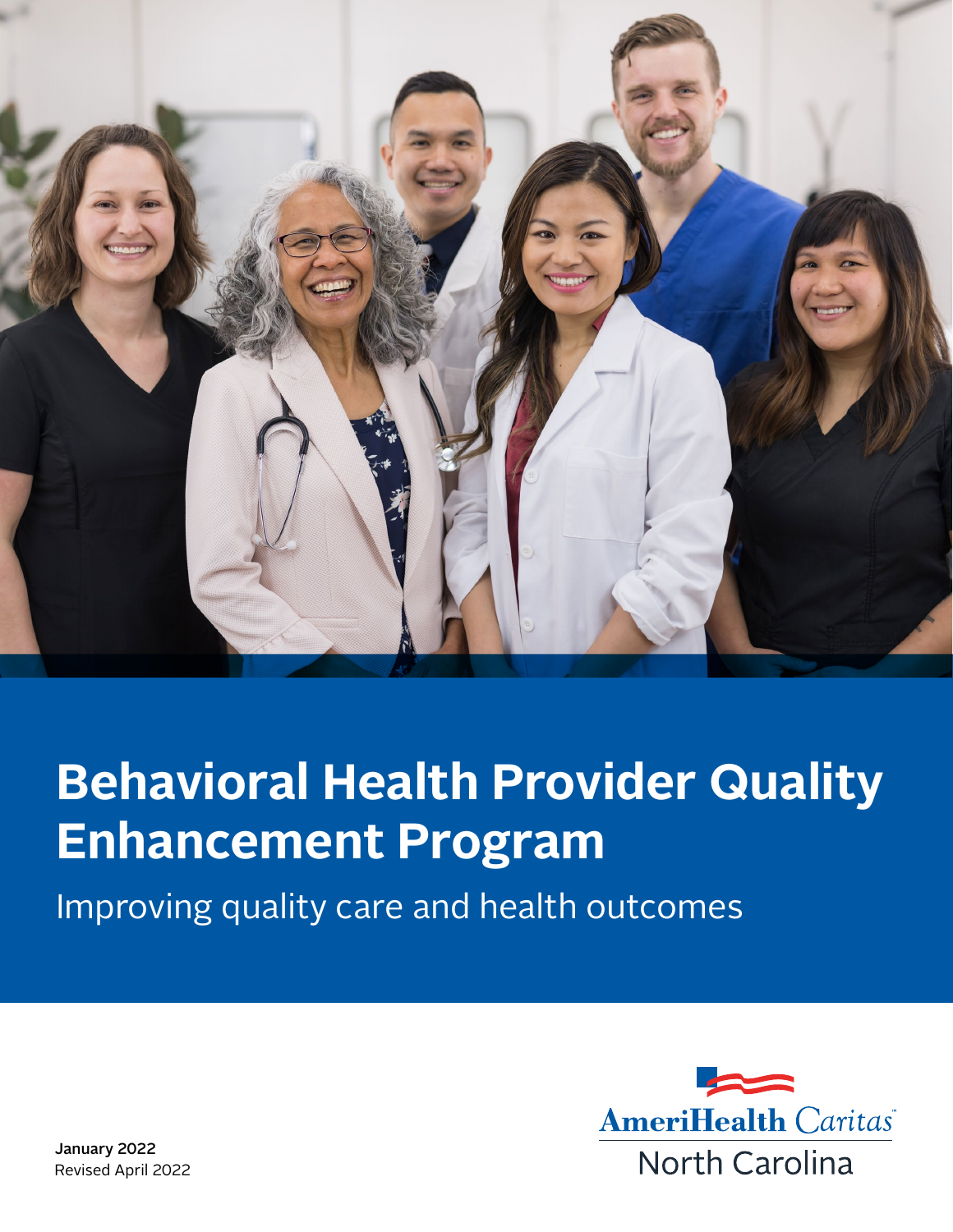# **Table of Contents**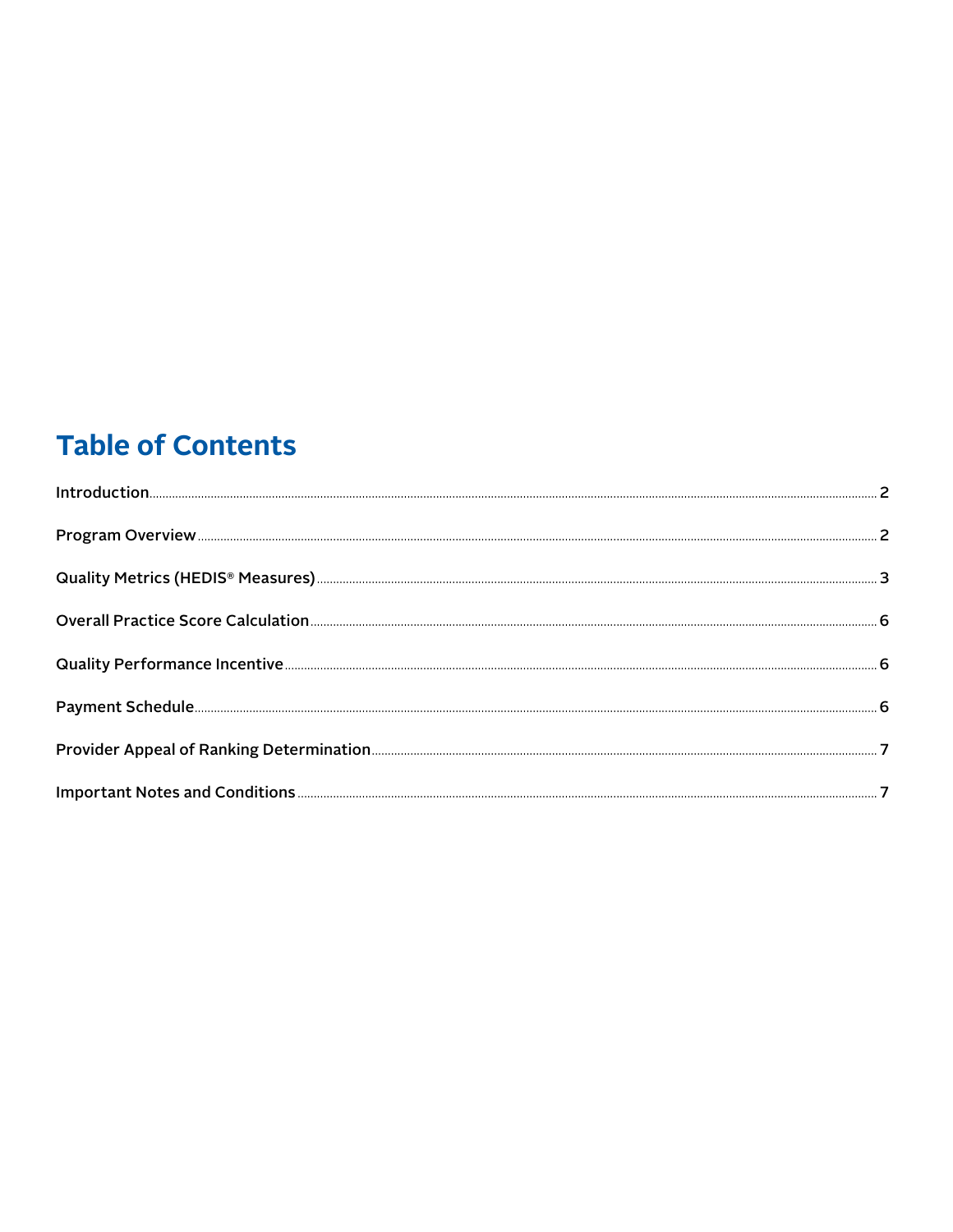Dear Behavioral Health Provider:

AmeriHealth Caritas North Carolina's Behavioral Health Provider Quality Enhancement Program (BH QEP) provides incentives for high-quality and cost-effective care, member service and convenience, and health data submission.

AmeriHealth Caritas North Carolina is excited about our enhanced incentive program and will work with your behavioral health care practice so you can maximize your revenue while providing quality and cost-effective care to our members.

Thank you for your continued participation in our network and your commitment to our members. If you have any questions, please contact your dedicated Account Executive.

Sincerely,

Bryan G. Smith, MD Behavioral Health Medical Director

Carole Snyder

Carole Snyder Director, Provider Network Management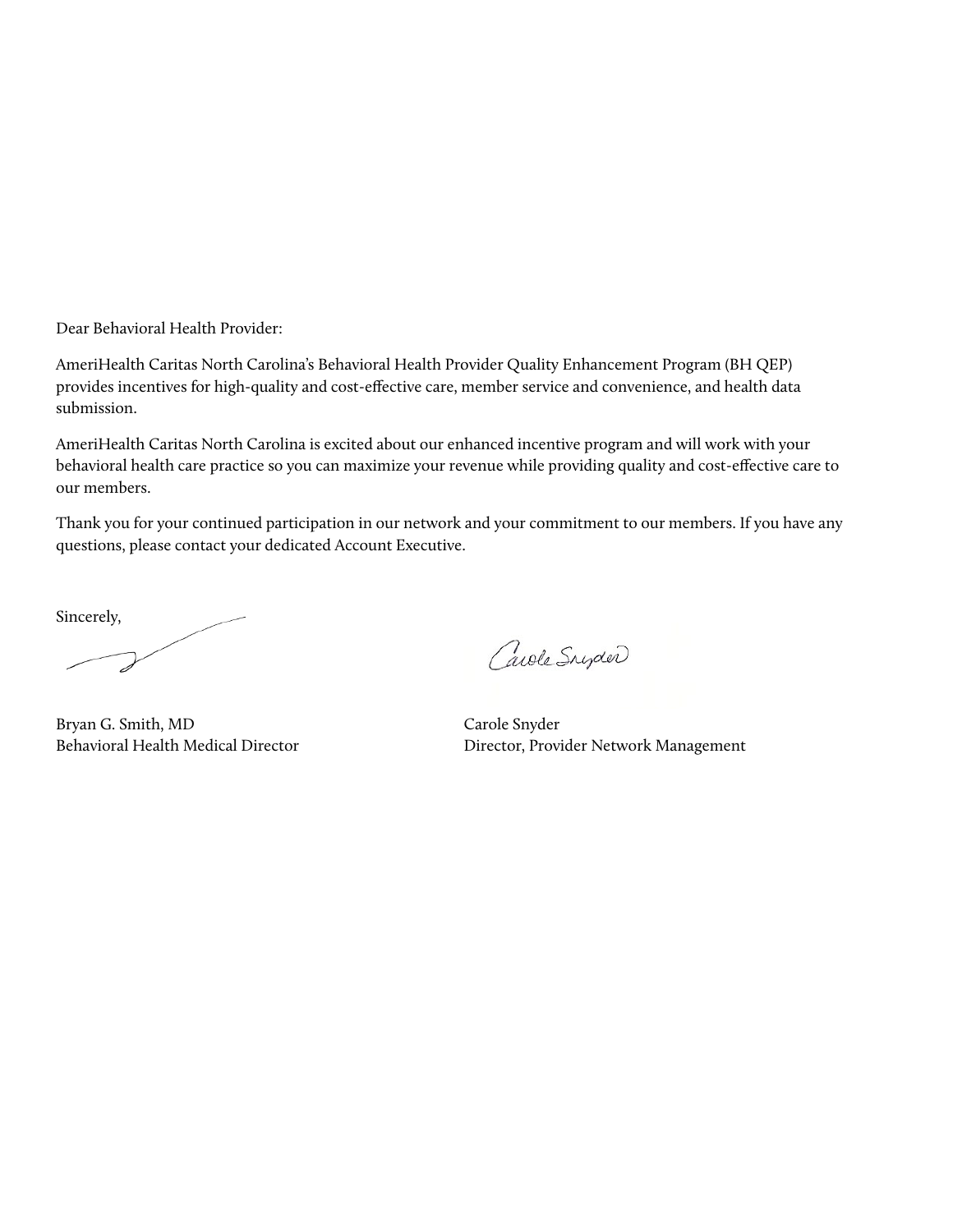# <span id="page-3-0"></span>**Introduction**

AmeriHealth Caritas North Carolina has created a value-based compensation program for behavioral health (BH) providers who furnish behavioral health services to AmeriHealth Caritas North Carolina members. This program is called the Behavioral Health Provider Quality Enhancement Program (BH QEP). The program features a unique reimbursement model intended to reward providers for delivering high-quality and cost-effective care. This document includes measure specifications for HEDIS Measurement Year 2022.

**Quality performance is the most important determinant of the additional compensation available to providers under this program.**

## **Program Overview**

The Behavioral Health Provider QEP provides performance-based financial incentives beyond a BH practice's base compensation. Value-based incentive payments are based on the performance of each provider's group practice and not on individual performance (unless the participant is a solo provider).

Certain QEP components can only be measured effectively for BH offices whose panels average 20 or more members. The average of 20 is based on a defined average enrollment period for the particular measurement year. For offices with fewer than 20 members, there is insufficient data to generate appropriate and consistent measures of performance. These practices are not eligible for participation in the QEP.

# **Performance Components**

Incentive compensation, in addition to a practice's base compensation, may be paid to those BH provider groups that improve their performance in the defined components.

#### **The performance components are:**

- 1. Antidepressant medication management Acute phase
- 2. Antidepressant medication Continuation phase
- 3. Follow-up after Emergency Department (ED) visit (mental illness) Seven days
- 4. Follow-up after Emergency Department visit (mental illness) 30 days
- 5. Follow-up after hospitalization (mental illness) Seven days
- 6. Follow-up after hospitalization (mental illness) 30 days
- 7. Initiation and engagement of substance use disorder treatment (IET)
- 8. Hemoglobin A1c control for patients with diabetes (>9%) (HBD)

As additional meaningful measures are developed and improved, the quality indicators contained in the program will be refined. AmeriHealth Caritas North Carolina reserves the right to make changes to this program at any time and shall provide written notification of any changes.



Practices with fewer than 20 members are not eligible for participation in the Behavioral Health Provider QEP.



Incentive compensation, in addition to a practice's base compensation, may be paid to those BH provider groups that improve their performance in the defined components.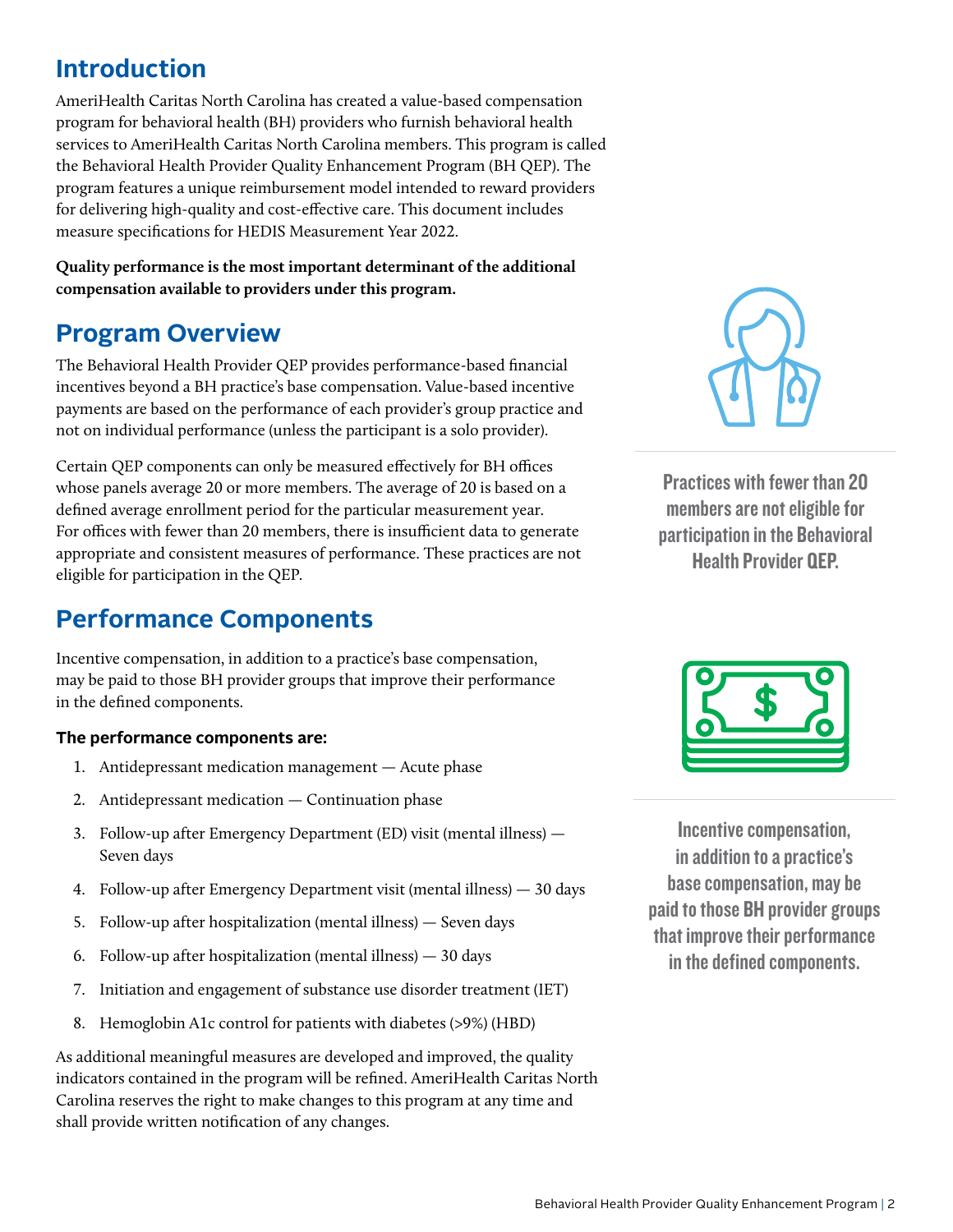## <span id="page-4-0"></span>**Quality Metrics (HEDIS**®  **Measures)**

This component is based on quality performance measures consistent with HEDIS or other nationally recognized measures and predicated on AmeriHealth Caritas North Carolina's preventive health guidelines and other established clinical guidelines.

These measures are based upon services rendered during the reporting period and require accurate and complete encounter reporting.

| <b>Behavioral Health Quality Measures</b>                               |                                                                                                                                                                                                                                                                                                                                             |  |  |  |  |  |
|-------------------------------------------------------------------------|---------------------------------------------------------------------------------------------------------------------------------------------------------------------------------------------------------------------------------------------------------------------------------------------------------------------------------------------|--|--|--|--|--|
| Antidepressant<br>medication<br>management<br>(AMM) - acute             | Measurement description: The percentage of members age 18 and older who were treated<br>with antidepressant medication, had a diagnosis of major depression, and remained on an<br>antidepressant medication treatment for at least 84 days (12 weeks)<br>Eligible members: Members age 18 and older as of April 30 of the measurement year |  |  |  |  |  |
|                                                                         | Intake period: The 12-month window starting on May 1 of the year prior to the measurement<br>year and ending on April 30 of the measurement year                                                                                                                                                                                            |  |  |  |  |  |
|                                                                         | <b>Continuous enrollment:</b> 105 days prior to the index prescription start date (IPSD) through 231<br>days after the IPSD                                                                                                                                                                                                                 |  |  |  |  |  |
| Antidepressant<br>medication<br>management<br>$(AMM)$ –<br>continuation | Measurement description: The percentage of members age 18 and older who were treated<br>with antidepressant medication, had a diagnosis of major depression, and remained on an<br>antidepressant medication treatment for at least 180 days (six months)                                                                                   |  |  |  |  |  |
|                                                                         | Eligible members: Members age 18 and older as of April 30 of the measurement year                                                                                                                                                                                                                                                           |  |  |  |  |  |
|                                                                         | Intake period: The 12-month window starting on May 1 of the year prior to the measurement<br>year and ending on April 30 of the measurement year                                                                                                                                                                                            |  |  |  |  |  |
|                                                                         | Continuous enrollment: 105 days prior to the index prescription start date (IPSD) through 231<br>days after the IPSD                                                                                                                                                                                                                        |  |  |  |  |  |
| Follow-up<br>after ED visit                                             | <b>Measurement description:</b> The percentage of ED visits for members age 6 and older with a<br>principal diagnosis of mental illness who had a follow-up visit for mental illness within seven<br>days of the ED visit (eight total days)                                                                                                |  |  |  |  |  |
| for mental illness                                                      | Eligible members: Members age 6 and older as of the date of the ED visit                                                                                                                                                                                                                                                                    |  |  |  |  |  |
| (FUM) - seven days                                                      | <b>Continuous enrollment:</b> Date of the ED visit through 30 days after the ED visit (31 total days)                                                                                                                                                                                                                                       |  |  |  |  |  |
|                                                                         | Allowable gap: No gaps in enrollment                                                                                                                                                                                                                                                                                                        |  |  |  |  |  |
| Follow-up<br>after ED visit for                                         | <b>Measurement description:</b> The percentage of ED visits for members age 6 and older with a<br>principal diagnosis of mental illness who had a follow-up visit for mental illness within<br>30 days of the ED visit (31 total days)                                                                                                      |  |  |  |  |  |
| mental illness                                                          | Eligible members: Members age 6 and older as of the date of the ED visit                                                                                                                                                                                                                                                                    |  |  |  |  |  |
| (FUM) - 30 days                                                         | <b>Continuous enrollment:</b> Date of the ED visit through 30 days after the ED visit (31 total days)                                                                                                                                                                                                                                       |  |  |  |  |  |
|                                                                         | Allowable gap: No gaps in enrollment                                                                                                                                                                                                                                                                                                        |  |  |  |  |  |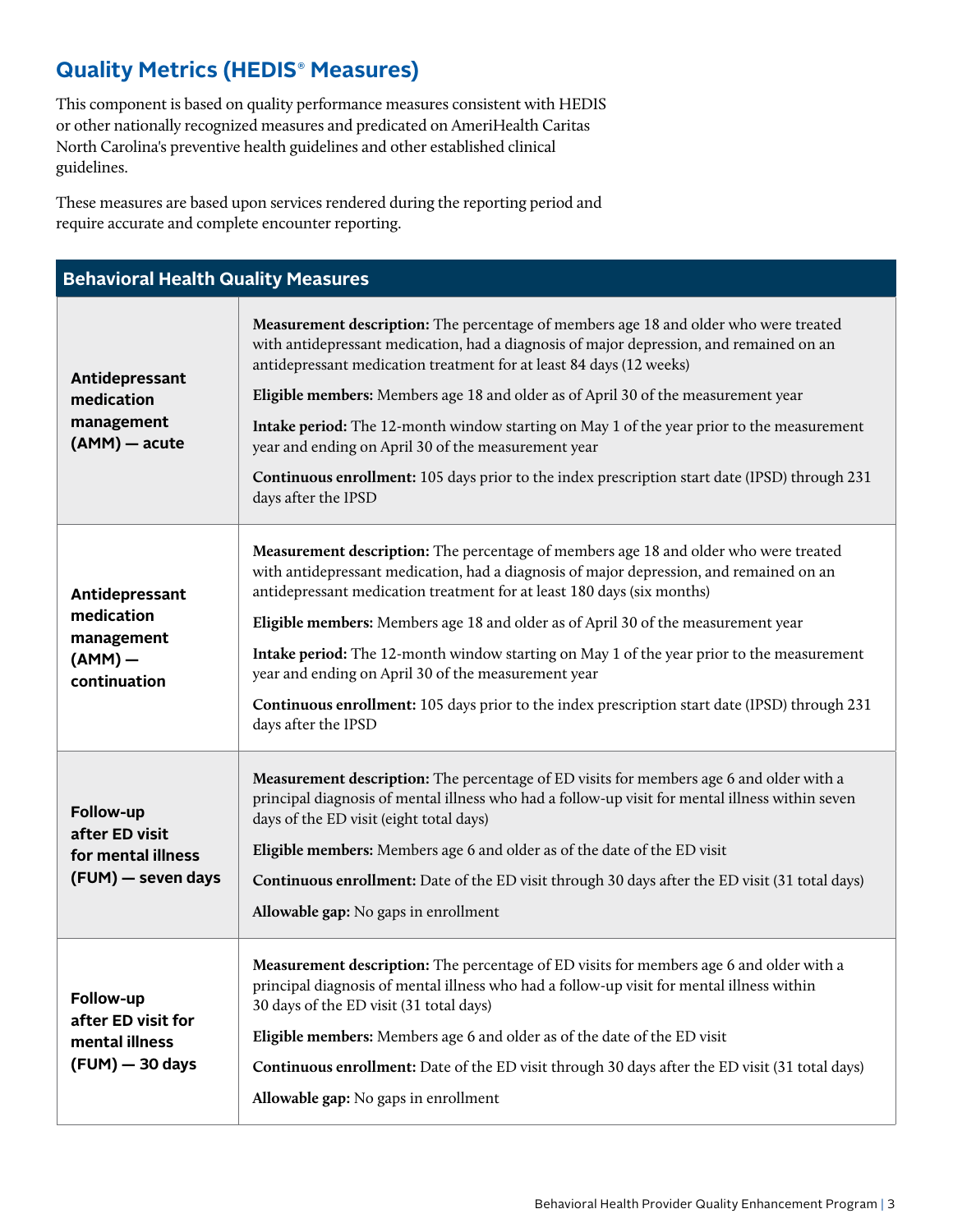| <b>Behavioral Health Quality Measures</b>                                              |                                                                                                                                                                                                                                                                                                                                                                                                                                                                                                                                                                                                                                                                                                                                                                                                                                                                                                                                       |  |  |  |  |  |
|----------------------------------------------------------------------------------------|---------------------------------------------------------------------------------------------------------------------------------------------------------------------------------------------------------------------------------------------------------------------------------------------------------------------------------------------------------------------------------------------------------------------------------------------------------------------------------------------------------------------------------------------------------------------------------------------------------------------------------------------------------------------------------------------------------------------------------------------------------------------------------------------------------------------------------------------------------------------------------------------------------------------------------------|--|--|--|--|--|
| Follow-up after<br>hospitalization<br>for mental illness<br>(FUH) - seven days         | Measurement description: The percentage of discharges for members age 6 and older who<br>were hospitalized for treatment of select mental illness or intentional self-harm diagnoses<br>and who had a follow-up visit with a mental health provider within seven days after discharge<br>Eligible members: Members age 6 and older as of the date of discharge<br>Continuous enrollment: Date of discharge through 30 days after discharge<br>Allowable gap: No gaps in enrollment                                                                                                                                                                                                                                                                                                                                                                                                                                                    |  |  |  |  |  |
| Follow-up after<br>hospitalization<br>for mental illness<br>(FUH) - 30 days            | Measurement description: The percentage of discharges for members age 6 and older who<br>were hospitalized for treatment of selected mental illness or intentional self-harm diagnoses<br>and who had a follow-up visit with a mental health provider within 30 days after discharge<br>Eligible members: Members age 6 and older as of the date of discharge<br>Continuous enrollment: Date of discharge through 30 days after discharge<br>Allowable gap: No gaps in enrollment                                                                                                                                                                                                                                                                                                                                                                                                                                                     |  |  |  |  |  |
| <b>Initiation and</b><br>engagement of<br>substance use<br>disorder treatment<br>(IET) | Measurement description: The percentage of new substance use disorder (SUD) episodes that<br>result in treatment initiation and engagement. Two rates are reported:<br>• Initiation of SUD treatment. The percentage of new SUD episodes that result in treatment<br>initiation through an inpatient SUD admission, outpatient visit, intensive outpatient<br>encounter, partial hospitalization, telehealth visit or medication treatment within 14 days.<br>• Engagement of SUD treatment. The percentage of new SUD episodes that have evidence of<br>treatment engagement within 34 days of initiation.<br>Eligible enrollees: Enrollees age 13 and older as of SUD episode date of the measurement year<br>Continuous enrollment: The total is the sum of the SUD diagnosis cohort stratifications 194<br>days prior to the SUD episode date through 47 days after the SUD episode date (242 total days).<br>Allowable gap: None |  |  |  |  |  |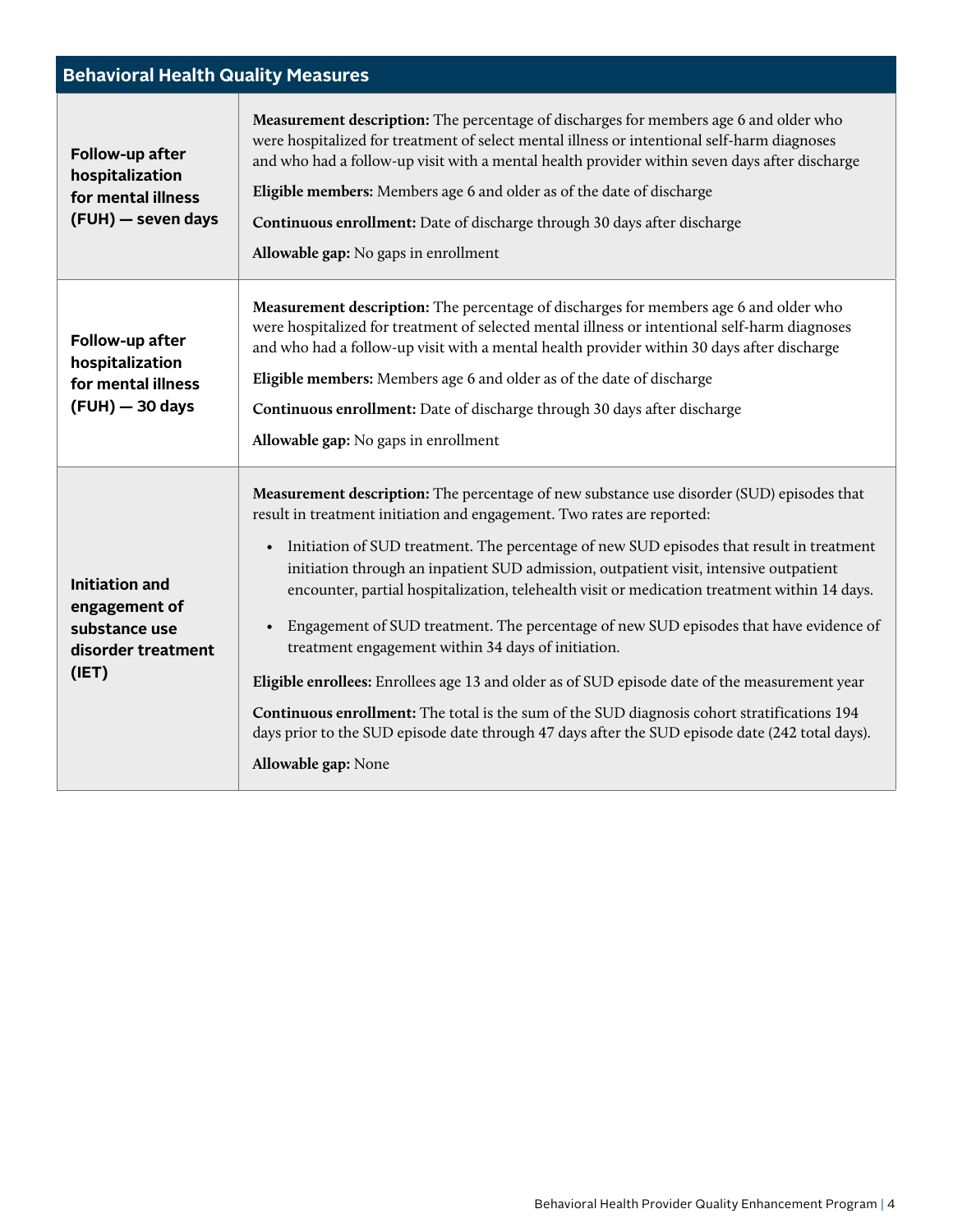| <b>Physical Health Quality Measures</b>                                       |                                                                                                                                                                                                                                                                                                                                                                                                                                                                                                             |  |  |  |  |  |
|-------------------------------------------------------------------------------|-------------------------------------------------------------------------------------------------------------------------------------------------------------------------------------------------------------------------------------------------------------------------------------------------------------------------------------------------------------------------------------------------------------------------------------------------------------------------------------------------------------|--|--|--|--|--|
| <b>Hemoglobin A1c</b><br>control for patients<br>with diabetes (>9%)<br>(HBD) | <b>Measurement description:</b> The percentage of members ages 18 – 75 with diabetes<br>(Type 1 and Type 2) who had HbA1c tests performed during the measurement year and the most<br>recent HbA1c level is >9.0%<br><b>Eligible members:</b> Members ages $18 - 75$ with diabetes (Type 1 and Type 2) during the<br>applicable measurement year<br>Continuous enrollment: The measurement year<br><b>Allowable gap:</b> No more than one gap in enrollment of up to 45 days during the<br>measurement year |  |  |  |  |  |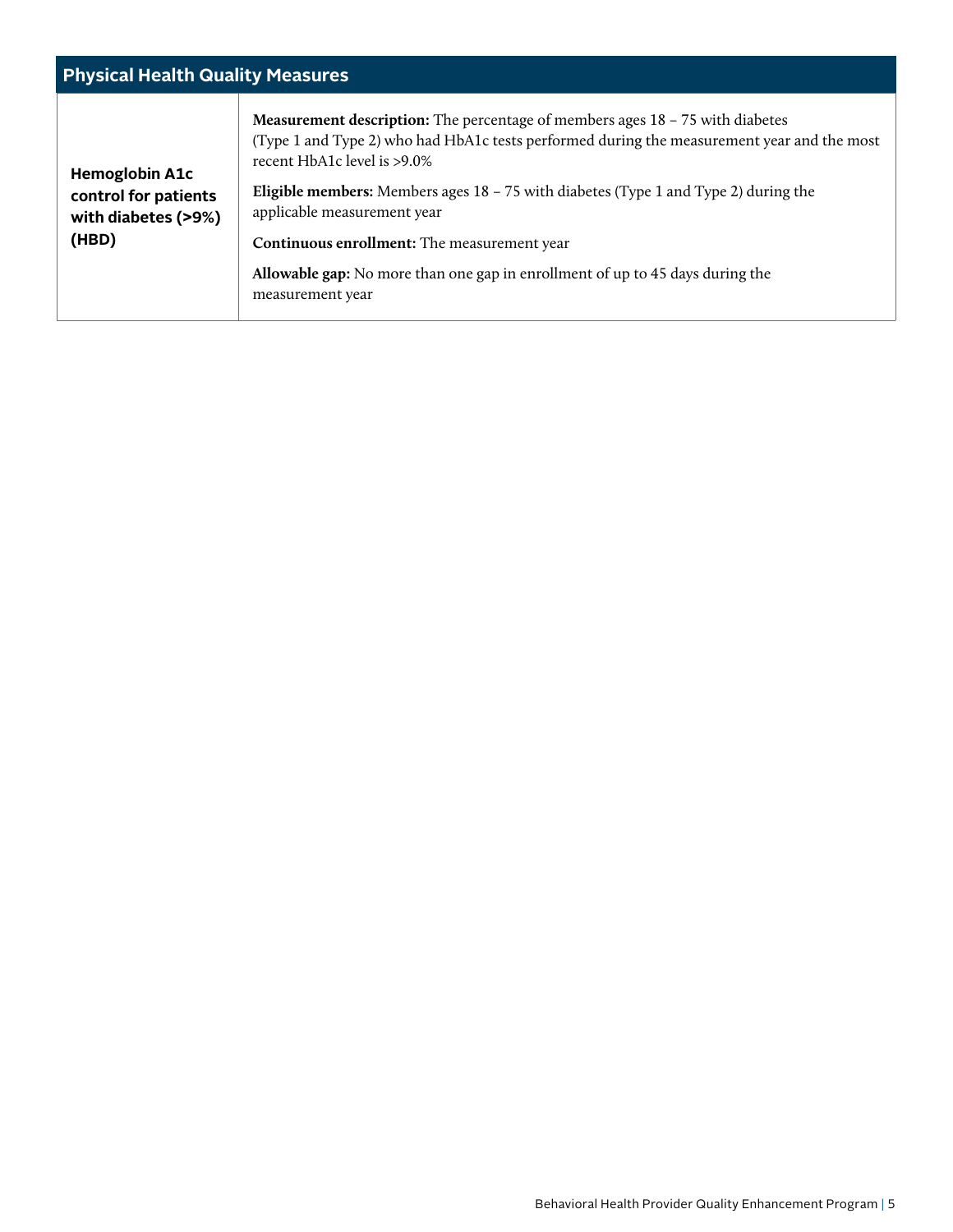## <span id="page-7-0"></span>**Overall Practice Score Calculation**

#### **Behavioral Health Quality Measures**

Results will be calculated for each of the above BH quality performance measures for each practice as the ratio of members who received the above services as evidenced by claim and encounter information (numerator) to those members in the practice's panel who were eligible to receive these services based on the above definitions (denominator). The rate for each metric is then compared to the rates of peer practices (percentile rank) and then averaged across all seven HEDIS measures. This average percentile ranking is the overall behavioral health practice quality score.

#### **Physical Health Quality Measures**

Results will be calculated for each of the above physical health quality performance measures for each practice as the ratio of members who received the above services as evidenced by claim and encounter information (numerator) to those members in the practice's panel who were eligible to receive these services based upon the above definitions (denominator). The rate for each metric is then compared to the rates of peer practices (percentile rank) and then averaged across all three HEDIS measures. This average percentile ranking is the overall physical health practice quality score.

### **Quality Performance Incentive**

The quality performance incentive payment is based on your average percentile ranking (behavioral health 80% and physical health 20%). This incentive is paid quarterly on a per member, per month basis, based on the number of AmeriHealth Caritas North Carolina members on your panel as of the first of each month during the quarter. Providers with an average percentile ranking of 50% or greater will be eligible for payment.

## **Payment Schedule**

| <b>Payment cycle</b> | <b>Enrollment</b> | <b>Claims paid through</b> | <b>Payment date</b> |
|----------------------|-------------------|----------------------------|---------------------|
|                      | Q1                | June 30, 2022              | September 2022      |
|                      | Q <sub>2</sub>    | September 30, 2022         | December 2022       |
| 3                    | Q <sub>3</sub>    | December 31, 2022          | <b>March 2023</b>   |
| 4                    | Q4                | March 31, 2023             | <b>June 2023</b>    |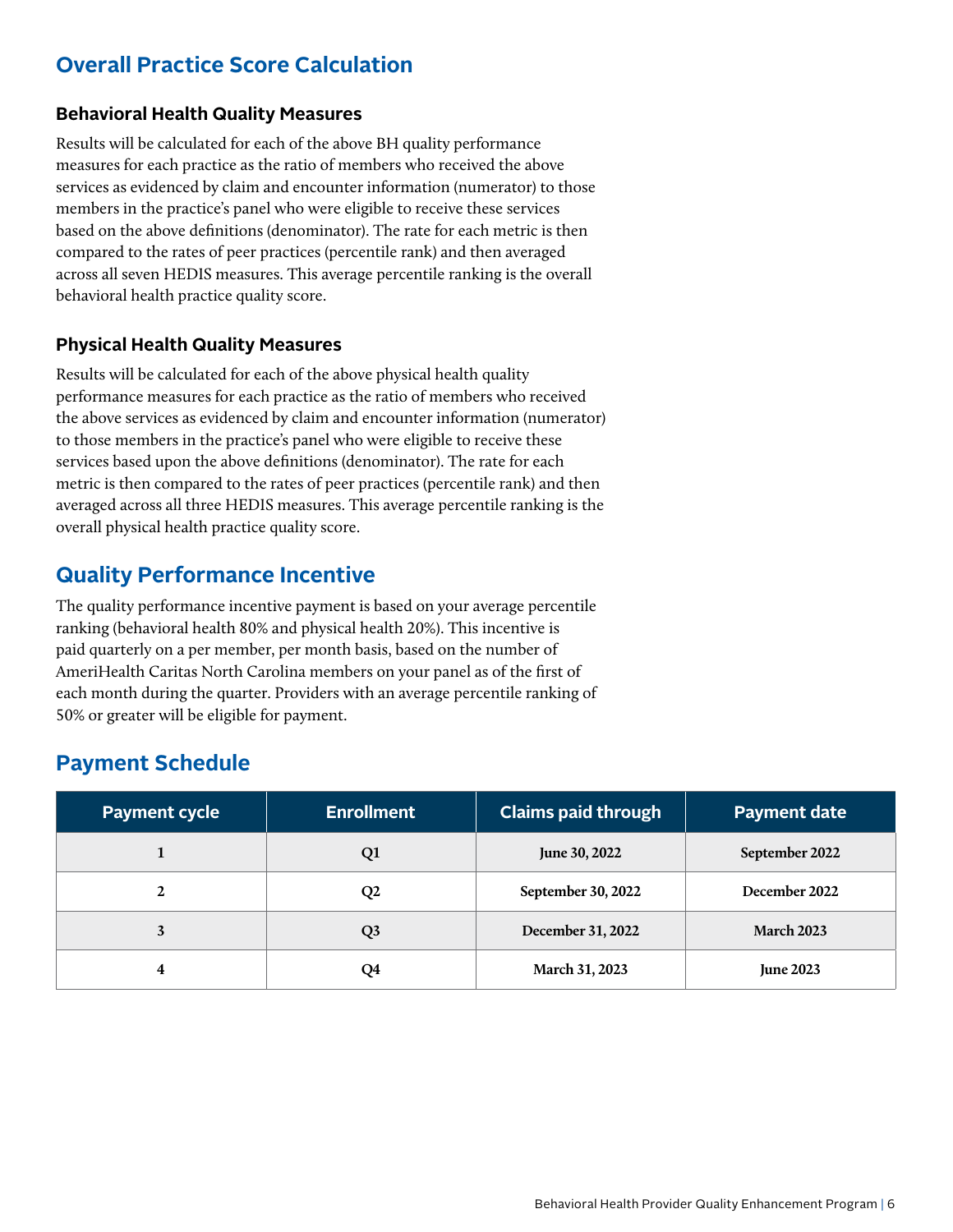## <span id="page-8-0"></span>**Provider Appeal of Ranking Determination**

- If providers wish to appeal their rankings on any or all incentive components, they must submit appeals in writing.
- The written appeal must be addressed to the AmeriHealth Caritas North Carolina Behavioral Health Medical Director, and the basis for the appeal must be specified.
- The appeal must be submitted within 60 days of receiving the results of the Behavioral Health Provider QEP from AmeriHealth Caritas North Carolina.
- The appeal will be forwarded to the AmeriHealth Caritas North Carolina Behavioral Health Provider QEP Review Committee for review and determination.
- If the AmeriHealth Caritas North Carolina Behavioral Health Provider QEP Review Committee determines that a performance correction is warranted, an adjustment will appear on the next payment cycle following committee approval.

## **Important Notes and Conditions**

- Annually, the sum of the incentive payments for the program will not exceed 33% of the total compensation for medical and administrative services. Only capitation and fee-for-service payments are considered part of total compensation for medical and administrative services.
- Quality performance measures are subject to change at any time upon written notification. AmeriHealth Caritas North Carolina will continuously improve and enhance its quality management and quality assessment systems. As a result, new quality variables will be added periodically, and criteria for existing quality variables will be modified.
- For computational and administrative ease, no retroactive adjustments will be made to incentive payments. All per member, per month (PMPM) payments will be paid according to the membership known at the beginning of each month.
- If you have any questions about the QEP or your program results, please contact your Account Executive.



If providers wish to appeal their rankings on any or all incentive components, they must submit appeals in writing.



AmeriHealth Caritas North Carolina will continuously improve and enhance its quality management and quality assessment systems.